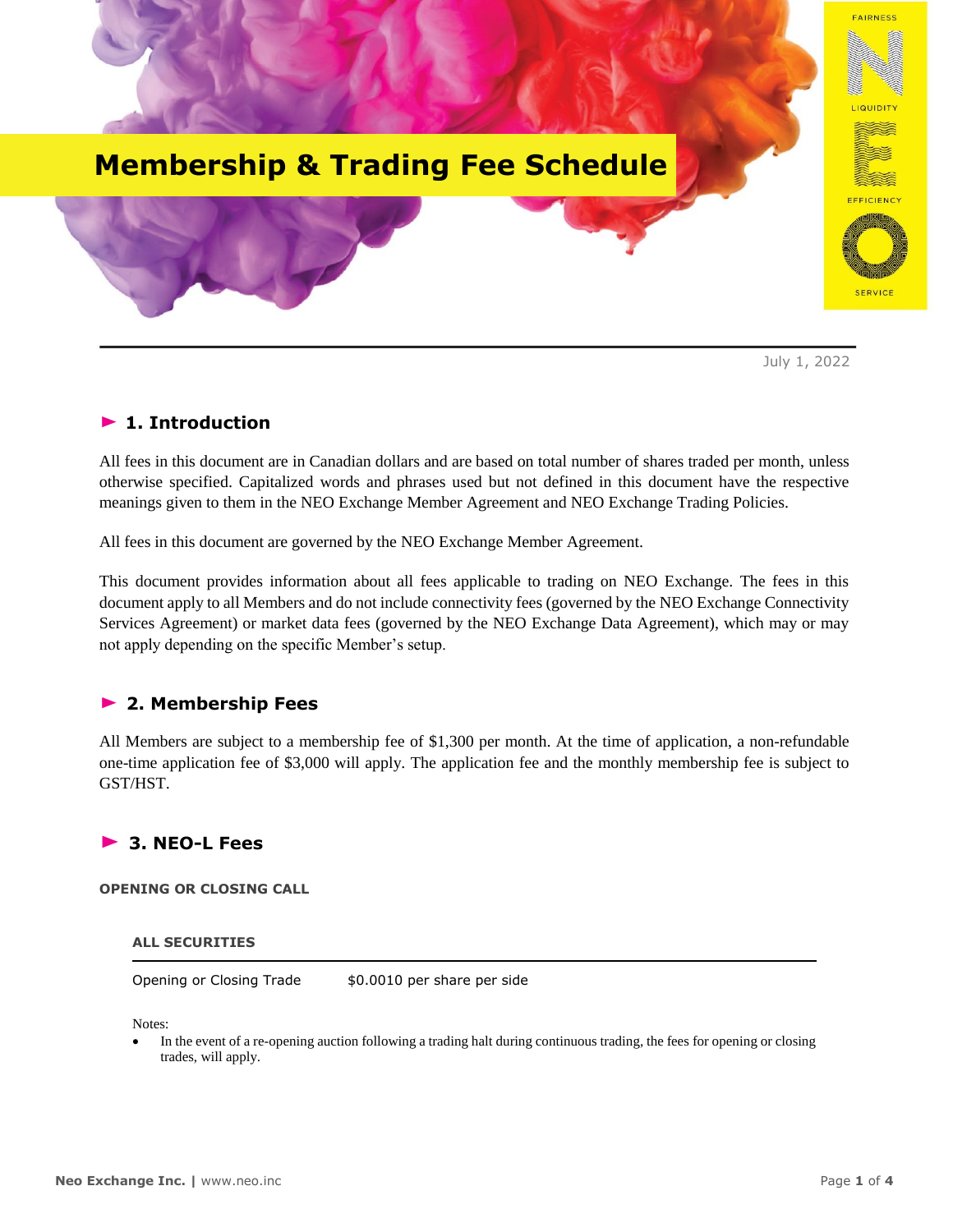#### **ODD LOT TRADING**

Odd lot trades are not subject to any fees, including the odd lot portion of mixed lot orders.

### **UNINTENTIONAL CROSSES**

There is no cost to the Member for unintentional crosses.

#### **INTENTIONAL CROSSES**

#### **ALL SECURITIES**

Cross Credit \$0.0001 per share crossed up to a maximum of \$100/cross and for the first 400 million shares per month<sup>1</sup>.

Notes:

- The total cross credit for each Member cannot exceed \$10,000/month
- Intentional crosses in excess of the cross credit is free of charge.

#### **CONTINUOUS TRADING**

#### **ALL SECURITIES (EXCLUDING NOTES AND DEBENTURES)**

|                                   | <b>SECURITIES</b><br>\$1 OR OVER | <b>SECURITIES</b><br><b>BELOW \$1</b> | <b>INTERLISTED</b><br>SECURITIES <sup>2</sup><br>\$1 OR OVER | <b>ETFs</b> |  |
|-----------------------------------|----------------------------------|---------------------------------------|--------------------------------------------------------------|-------------|--|
| Active Fee - Retail <sup>34</sup> | \$0,0012                         | \$0.0003                              | \$0.0025                                                     | \$0.0016    |  |
| Active Fee - Other                | \$0.0013                         | \$0,0004                              | \$0,0026                                                     | \$0.0017    |  |
| Passive Rebate                    | \$0.0008                         | \$0.0001                              | \$0.0021                                                     | \$0.0012    |  |

#### **NOTES AND DEBENTURES**

|                | PER \$1000 PAR VALUE |
|----------------|----------------------|
| Active Fee     | \$0.095              |
| Passive Rebate | \$0.090              |

#### **EXTENDED TRADING**

The fees for the extended trading session are the same as for the continuous trading session.

 $\overline{a}$ 

<sup>&</sup>lt;sup>1</sup> Counted as total crossed volume in the Crossing Facility across all Members. For notes and debentures per \$1000 par value traded.

<sup>&</sup>lt;sup>2</sup> The list of interlisted securities posted by the applicable listing exchange will be used for the purposes of the above fees.

<sup>&</sup>lt;sup>3</sup> Applies to any Trader ID certified by the Member as an ID where all orders originate from Retail Customers.

<sup>&</sup>lt;sup>4</sup> Members with an aggregate Retail active volume traded across all NEO venues in excess of 70 million shares per month will earn an extra \$0.0001 credit on their active Retail fees.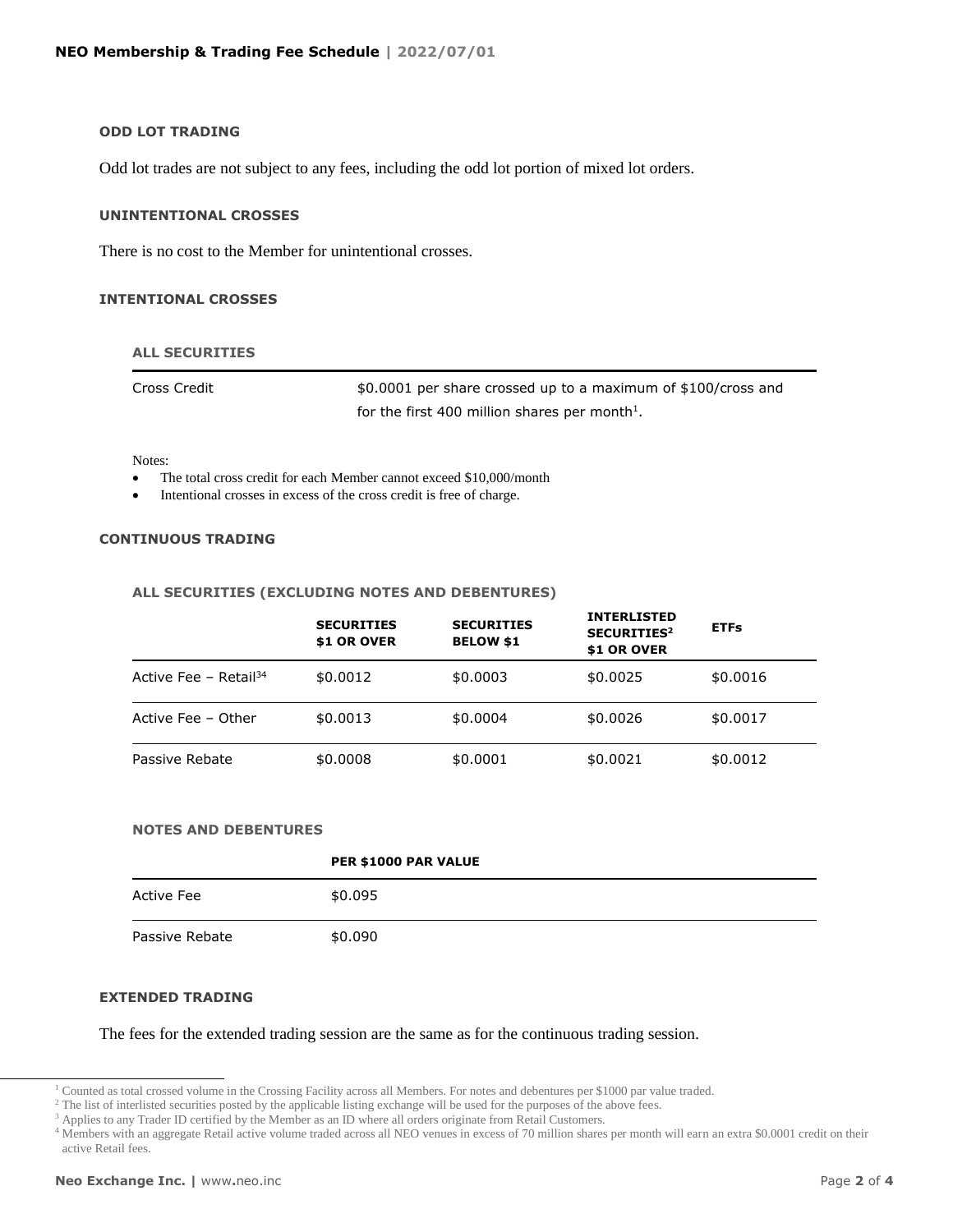## **► 4. NEO-N Fees**

#### **UNINTENTIONAL CROSSES**

There is no cost to the Member for unintentional crosses.

#### **CONTINUOUS TRADING**

#### **ALL SECURITIES (EXCLUDING NOTES AND DEBENTURES)**

|                                      | <b>SECURITIES \$1 OR OVER</b> | <b>SECURITIES BELOW \$1</b> | <b>ETFs</b> |
|--------------------------------------|-------------------------------|-----------------------------|-------------|
| Active Rebate - Retail <sup>56</sup> | \$0,0020                      | \$0.0006                    | \$0.0011    |
| Active Rebate - Other                | \$0,0019                      | \$0.0005                    | \$0.0010    |
| Passive Fee                          | \$0.0023                      | \$0.0008                    | \$0.0014    |

#### Notes:

• For mid-point trades, the passive side of the trade is charged a fee of \$0.0003/share and the active side is free, except for mid-point trades that are unintentional crosses.

#### **NOTES AND DEBENTURES**

|                | PER \$1000 PAR VALUE |
|----------------|----------------------|
| Active Fee     | \$0.0500             |
| Passive Rebate | \$0.0000             |

# **► 5. NEO-D Fees**

### **ODD LOT TRADING**

### **ALL SECURITIES**

|               | <b>SECURITIES \$1 OR OVER</b> | <b>SECURITIES BELOW \$1</b> |
|---------------|-------------------------------|-----------------------------|
| Active Rebate | \$0.0003                      | \$0.0002                    |
| Passive Fee   | \$0.0004                      | \$0.0003                    |

 $\overline{a}$ 

<sup>5</sup> Applies to any Trader ID certified by the Member as an ID where all orders originate from Retail Customers.

<sup>6</sup> Members with an aggregate Retail active volume traded across all NEO venues in excess of 70 million shares per month will earn an extra \$0.0001 credit on their active Retail fees.